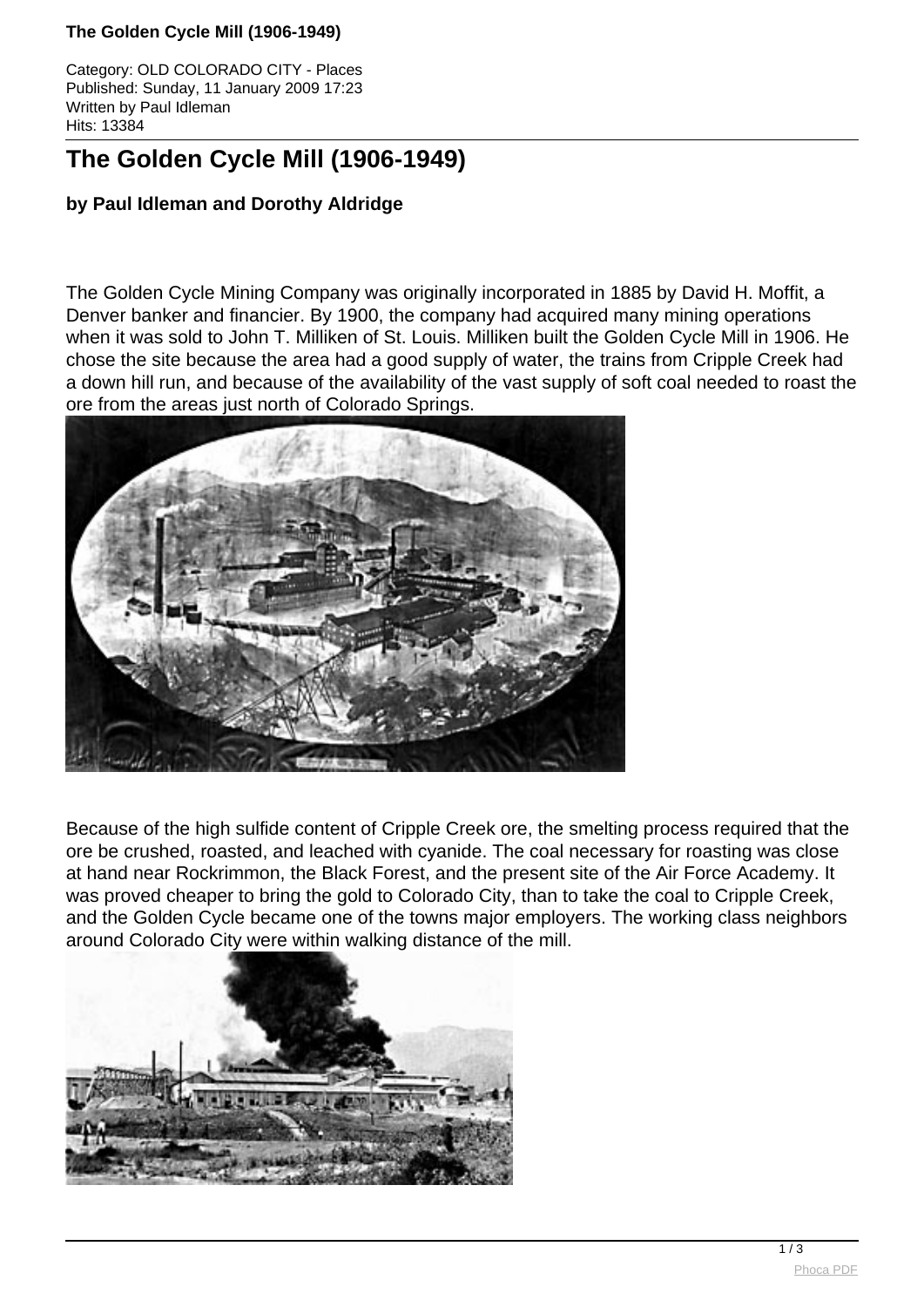### **The Golden Cycle Mill (1906-1949)**

Category: OLD COLORADO CITY - Places Published: Sunday, 11 January 2009 17:23 Written by Paul Idleman Hits: 13384

In 1907, a fire destroyed the mill, but Milliken had a more modern and efficient mill completed in 1908. The success of the Golden Cycle forced all other mills in the area out of business and it acquired most of the lucrative Cripple Creek business.

Milliken sold the mill and most of his mines in Cripple Creek in 1915 to Albert Carlton. Carlton had several successful projects in the mining district and was the instrumental force in starting the Midland Terminal Railroad. The Midland terminal linked the mining district with the town of Divide. From there the ore was picked up by the Midland Railroad and transported to Colorado City. Now, with his purchase of the mill and over 100 mines from Milliken for \$4.5 million, Carlton was crowned the "King of Cripple Creek".

Carlton ran the railroad, mill and mines until his death in 1931. Albert's brother Lester took over the operations until his death in 1938, when Albert's widow, Ethel, ran the business. The Golden Cycle was then the only gold refining mill left in Colorado. Mines in Park, Golden and Gilpin counties had to ship their ore by train to the Golden Cycle, where it was refined and sent on to the U.S. Mint in Denver. By 1935 the mill had processed 468,000 tons of ore at \$11 per ton.



The mill kept more than 150 men working even during the depression. Gold was the only metal recovered at the Golden Cycle until World War II when the mill was converted to also refine lead, copper and zinc ore.

In 1948, the Golden Cycle announced that it was dismantling the mill and moving it to Cripple Creek. The new mill would be more efficient, using less coal and needing only about 75 employees. The Golden Cycle processes about 14.5 million tons of ore in its 43 years of operation.

The mill was dismantled in 1949. Most of its machinery was hauled to Cripple Creek and the buildings were torn down to their foundations. The tailing ponds and grounds were covered over with 6 to 8 inches of soil taken from the nearby hills. The dust from the mill had been a nuisance to Colorado City residents for years. The slag piles that extended the mesa almost to Fountain Creek and the mill's smokestack were lest behind. The Golden Cycle mill in Cripple Creek operated until 1962.